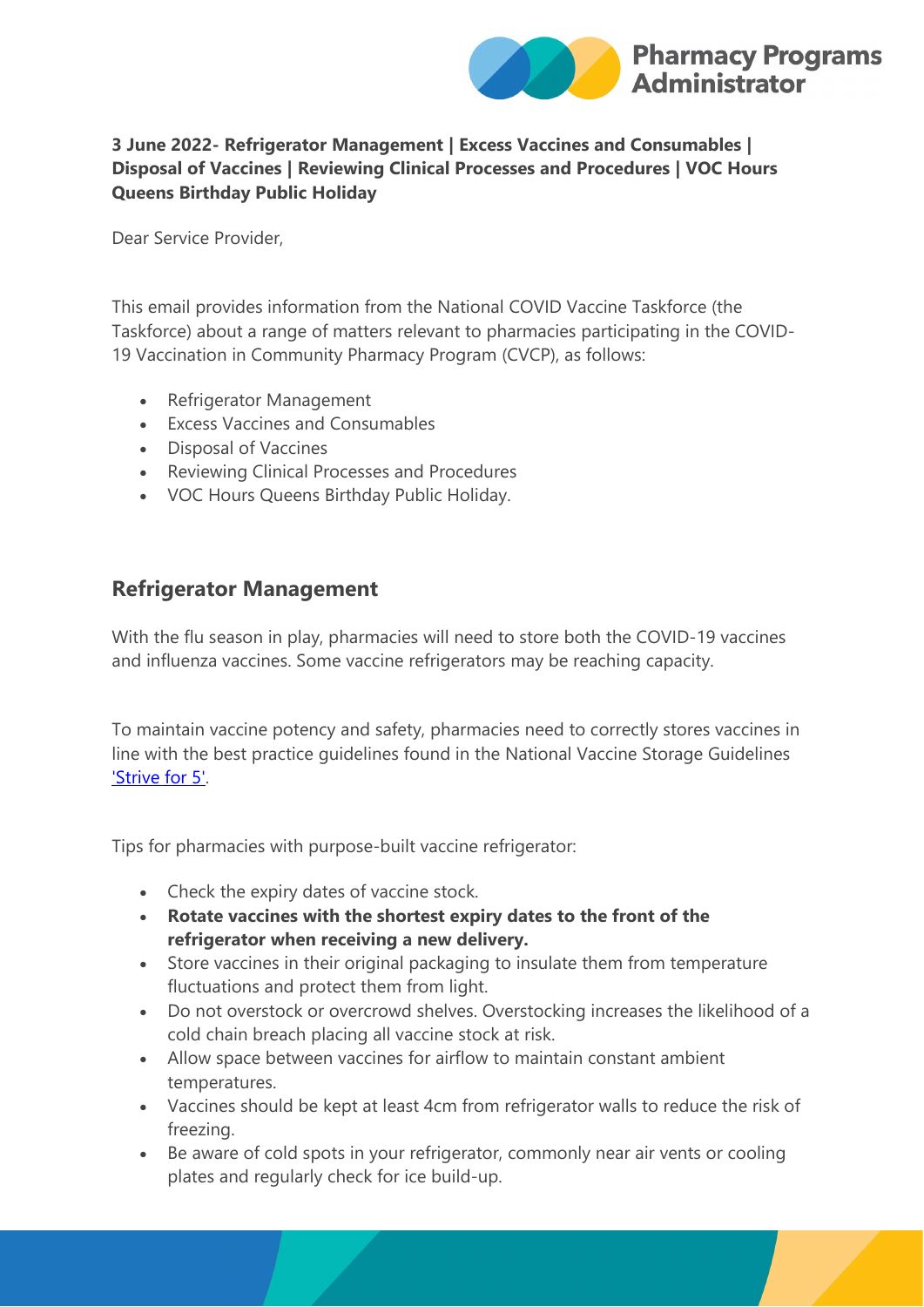

- Ensure the power source to the refrigerator is labelled clearly to prevent it from being accidentally unplugged or turned off. If the power source is exposed, a switch cover may be necessary.
- Immunisation providers should ensure they have alternative provisions in place in the event of a power failure or refrigerator breakdown.
- Store vaccine brands separately and clearly labelled to reduce the risk of the incorrect vaccine being used.
- Always review where vaccines are placed in fridge before opening fridge door. For a solid door refrigerator, place a guide or a picture map on the outside of the refrigerator showing where each type of vaccine is stored.

#### A reminder:

- Thawed mRNA vaccines have a short shelf-life but vaccines can be used until the end of the day on the thaw use-by date. Thaw use-by date is defined as:
	- o 30 days after the thaw date for Moderna vaccine
	- o 31 days after the thaw date for Pfizer purple cap vaccine
	- o 70 days after the thaw date for Pfizer orange cap vaccine.

*Please note domestic refrigerators (including bar fridges) are not built or designed to store vaccines and must not be used for vaccine storage.*

# **Excess Vaccines and consumables**

Pharmacies have done an exceptional job in reducing vaccine wastage - thank you!

With lower COVID administration rates than earlier in the year, we ask for your ongoing assistance to **manage vaccine AND consumable stock.** *Order what you need - mindful of current inventory.*

If Pharmacies have excess vaccine and consumable stock:

- Transfer excess stock to surrounding sites in need of vaccines and consumables. We recommend you reach out to your local networks to try and redistribute your excess stock.
- The [Stock Transfer Policy](https://protect-au.mimecast.com/s/eUoXC6XQ19CGmJrCmM_Z9?domain=ppaonline.com.au) may be of assistance.
- If you require assistance in this process, please call the Vaccine Operations Centre (VOC) on 1800 318 208 or email [covid19vaccineoperationscentre@health.gov.au.](mailto:covid19vaccineoperationscentre@health.gov.au)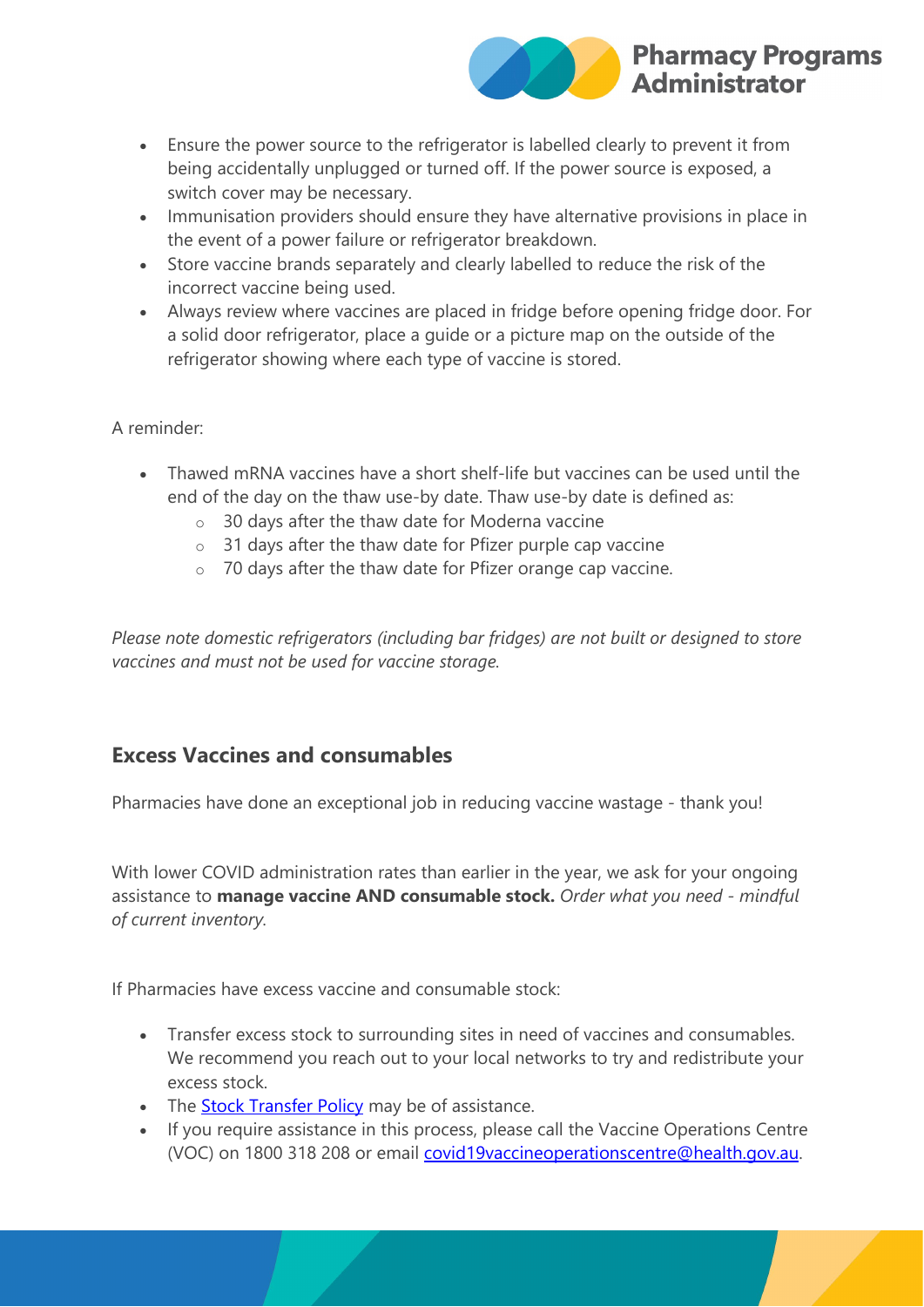

The VOC can attempt to find surrounding sites that need vaccine or may be able to use your excess vaccines to fulfil additional order requests.

- For vaccines: the VOC will take into consideration shelf-life, time in transit and clinic location.
- Pharmacies will need to provide the VOC with the following details for the assessment:
	- o details about excess stock, including batch number
	- o expiry date and thaw use by date and
	- o number of excess doses
- It is up to all participating pharmacies to maintain Cold Chain Requirements for transfers between sites and record any transfers in their Stock Management Report on CVAS.

#### **Please note despite best efforts, the VOC will not be able to coordinate a redirection for every request.**

### **Disposal of Vaccines**

COVID vaccines must be disposed of in accordance with local requirements for disposal of Schedule 4 medication, the Product Information, and Safety Data Sheets for the COVID-19 vaccines.

Importantly:

- Unused vaccines **must not** be disposed of through general rubbish disposal or flushed/poured down the sink. This is dangerous for the community and harmful to the environment.
- Vaccines requiring disposal can be appropriately disposed of in a sharps disposal bin.
- Please refer to your state/territory legislation for the requirements in your region.

### **Reviewing Clinic Processes and Procedures**

- All pharmacies are encouraged to review their onsite policies and procedures to ensure they are continuing to adhere to the [CVCP Program Rules.](https://protect-au.mimecast.com/s/OLt_C71RZXuWNYAfNlX1_?domain=ppaonline.com.au)
- As a minimum, a suggested timing of reviews is when new vaccines become available, staff commence and complete the CVID-19 Vaccination Training, or when there are business changes at your pharmacy.